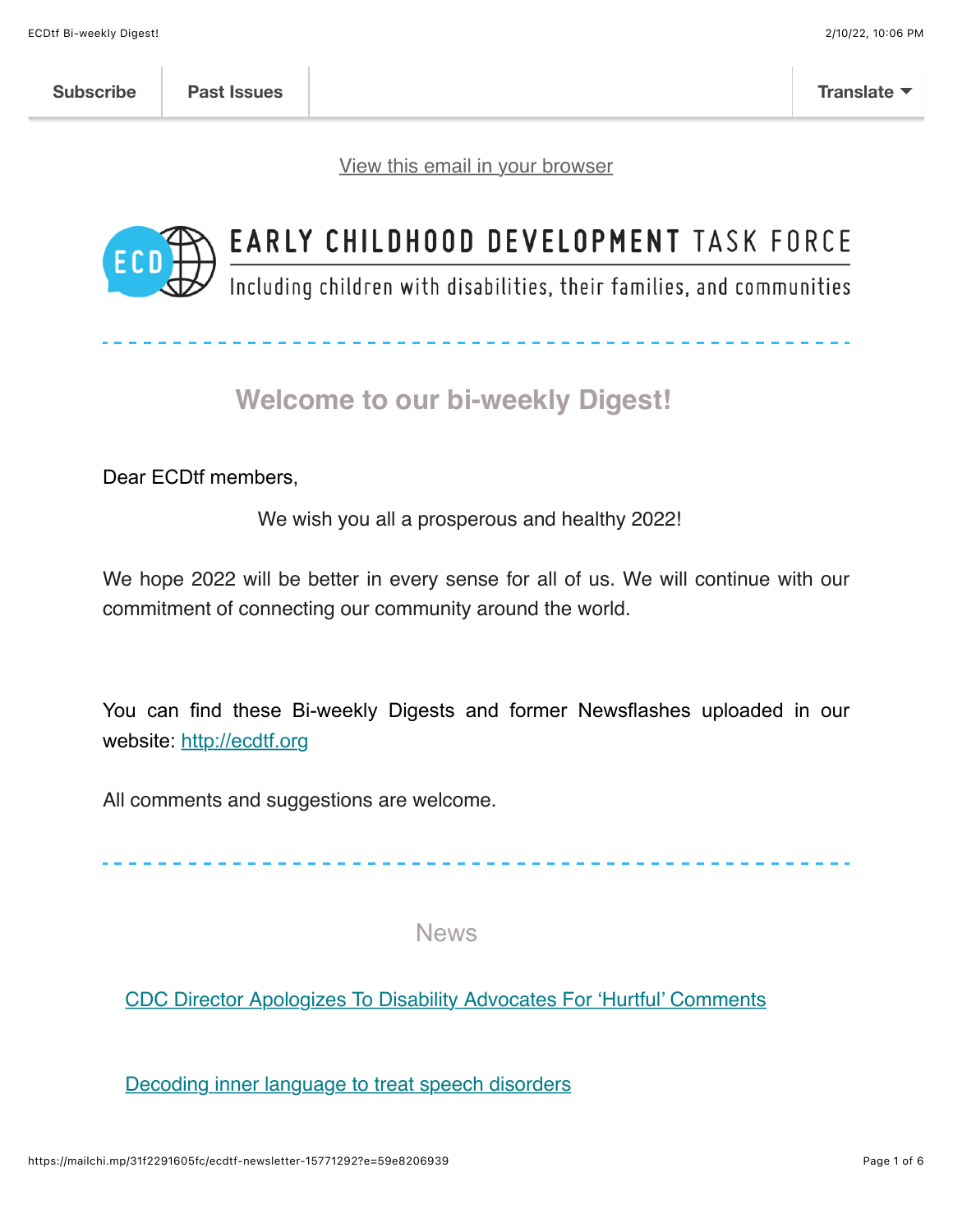#### Events

#### **Webinar:** *[Why RECE Still Matters](https://receinternational.org/rece-30th-anniversary-webinar-series/why-rece-still-matters/)*

26 January 2022, 11:00 AM Los Angeles • 2:00 PM New York • 7:00 PM London • 8:00 Auckland

**Webinar:** [Promoting Pediatric Primary Prevention Challenge](https://na01.safelinks.protection.outlook.com/?url=https%3A%2F%2Flnks.gd%2Fl%2FeyJhbGciOiJIUzI1NiJ9.eyJidWxsZXRpbl9saW5rX2lkIjoxMDEsInVyaSI6ImJwMjpjbGljayIsImJ1bGxldGluX2lkIjoiMjAyMjAxMTkuNTIwMzA4MjEiLCJ1cmwiOiJodHRwczovL21jaGIuaHJzYS5nb3YvZnVuZGluZy9jaGFsbGVuZ2UtY29tcGV0aXRpb25zL3A0Y2hhbGxlbmdlIn0.efqDvCj4p2nLZDVTkzuoC_8bAyZGQKZ8UEXuqX6_MiY%2Fs%2F148996450%2Fbr%2F125312600121-l&data=04%7C01%7C%7C09cfef8a87fa425cb77008d9db802ebd%7C84df9e7fe9f640afb435aaaaaaaaaaaa%7C1%7C0%7C637782165867670317%7CUnknown%7CTWFpbGZsb3d8eyJWIjoiMC4wLjAwMDAiLCJQIjoiV2luMzIiLCJBTiI6Ik1haWwiLCJXVCI6Mn0%3D%7C3000&sdata=3wicMVxf8gxUVqLl8%2FIDOOS6Hl8lpQef1J4be0Hm0es%3D&reserved=0) Jan 31, 2022 02:00 PM in Eastern Time

**Webinar:** [Children in Contact with the Law in Europe: Where are we at?](https://childhub.org/en/child-protection-webinars/children-contact-law-europe-where-are-we) 01 Feb 2022, 2.00 - 3.30 pm CET

**Webinar:** The Reality of Shifting Power to Local Actors: Case studies on child protection initiatives in Nigeria, Kenya, & Malawi Tuesday, February 1st, 9:00 ET/14:00 GMT

**Webinar:** Early lessons from integrating new interventions to promote & [monitor early childhood development in health services in Kenya &](https://us02web.zoom.us/webinar/register/WN_t99y69RWQIiI_5rx5LW_-A) **Mozambique** Feb 2, 2022 09:00 AM in Eastern Time (US and Canada)

**Webinar:** [Integrating IECMH into Early Childhood Delivery Systems](https://georgetown.zoom.us/webinar/register/WN_gsxGYL8uQsq-4BChOX1CGA?utm_medium=email&utm_source=email_link&utm_content=iecmh_webinar_promotion_01.18.2022&utm_campaign=Q2_2022_Policy+Center+Resources_Webinars) Thursday, February 3, 2022, from 2:00-3:30 pm ET

**Webinar:** [Making the Most of your Multi-Sensory Environments](https://us02web.zoom.us/webinar/register/WN_B4Dr-1tVTaCOq3dvGUisSQ) Feb 8, 2022 06:00 PM in Jerusalem

**Summit:** [Global Disability Summit 2022](https://www.globaldisabilitysummit.org/pages/global-disability-summit-2022-norway) 16 - 17 February 2022.

**Webinar:** [Strategies Supporting Service Delivery](https://georgetown.zoom.us/webinar/register/WN_gsxGYL8uQsq-4BChOX1CGA?utm_medium=email&utm_source=email_link&utm_content=iecmh_webinar_promotion_01.18.2022&utm_campaign=Q2_2022_Policy+Center+Resources_Webinars) Thursday, March 3, 2022, from 2:00-3:30 pm ET

**Conference:** [Being together in/with place: Reimagining Pedagogies in](https://receinternational.org/2022-call-for-proposals/) Transformational Times June 23 – 26, 2022

#### **ECI Eurlyaid Conference 2022:** [ECI FIT FOR FUTURE](https://www.eci2020prague.org/)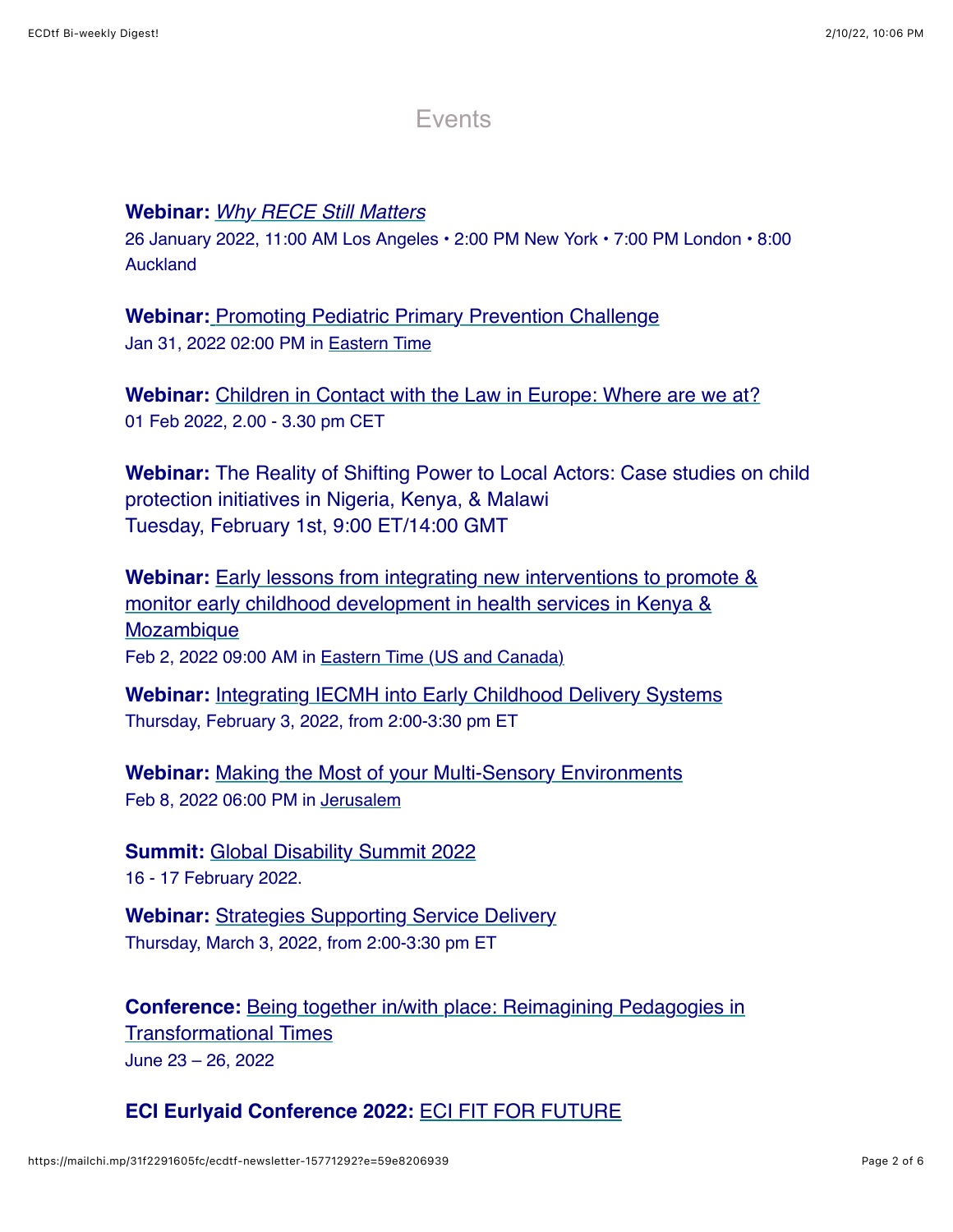Thursday February 24, 2022.

### **Some interesting articles and report**

**Report:** [CHILD RIGHTS CENTRE ANALYSED SERBIAN LEGISLATION FROM](https://cpd.org.rs/child-rights-centre-analysed-serbian-legislation-from-the-perspective-of-child-s-righ-to-a-healthy-environment/?lang=en) THE PERSPECTIVE OF CHILD'S RIGHT TO A HEALTHY ENVIRONMENT

**Report:** 'Maintaining the provision and use of services for maternal, newborn, child [and adolescent health and older people during the COVID-19 pandemic: lessons](https://apps.who.int/iris/handle/10665/351108) learned from 19 countries'

**Report:** Scoping review of interventions to maintain essential services for maternal, [newborn, child and adolescent health and older people during disruptive events](https://www.who.int/publications/i/item/9789240038318)

Article: [Review of UDL in Low- and Middle-Income Countries](https://www.cbm.org/fileadmin/user_upload/UDL_review_report_2021.pdf)

Article: Stakeholder Experiences, Attitudes and Perspectives on Inclusive [Education for Children with Developmental Disabilities in Sub-Saharan Africa: a](https://psyarxiv.com/9bf6m/) **Systematic Review of Qualitative Studies** 

**Article:** [State Of Affairs In Early Childhood Development: Are We Getting There? A](http://www.ijahss.com/Paper/07012022/1179451570.pdf) Case of Bulilima District Schools

**Article:** [Malnutrition matters: Association of stunting and underweight with early](https://onlinelibrary.wiley.com/doi/pdf/10.1111/mcn.13321) childhood development indicators in Nepal

**Article[:](https://journals.sagepub.com/doi/abs/10.1177/10883576211073691)** [Autism Assessment in Low- and Middle-Income Countries: Feasibility and](https://journals.sagepub.com/doi/abs/10.1177/10883576211073691) Usability of Western Tools

**Article:** The family-centered practices scale: Psychometric Properties of the [Spanish Version for use with families with children with Down syndrome receiving](https://onlinelibrary.wiley.com/doi/abs/10.1111/cch.12970) early childhood intervention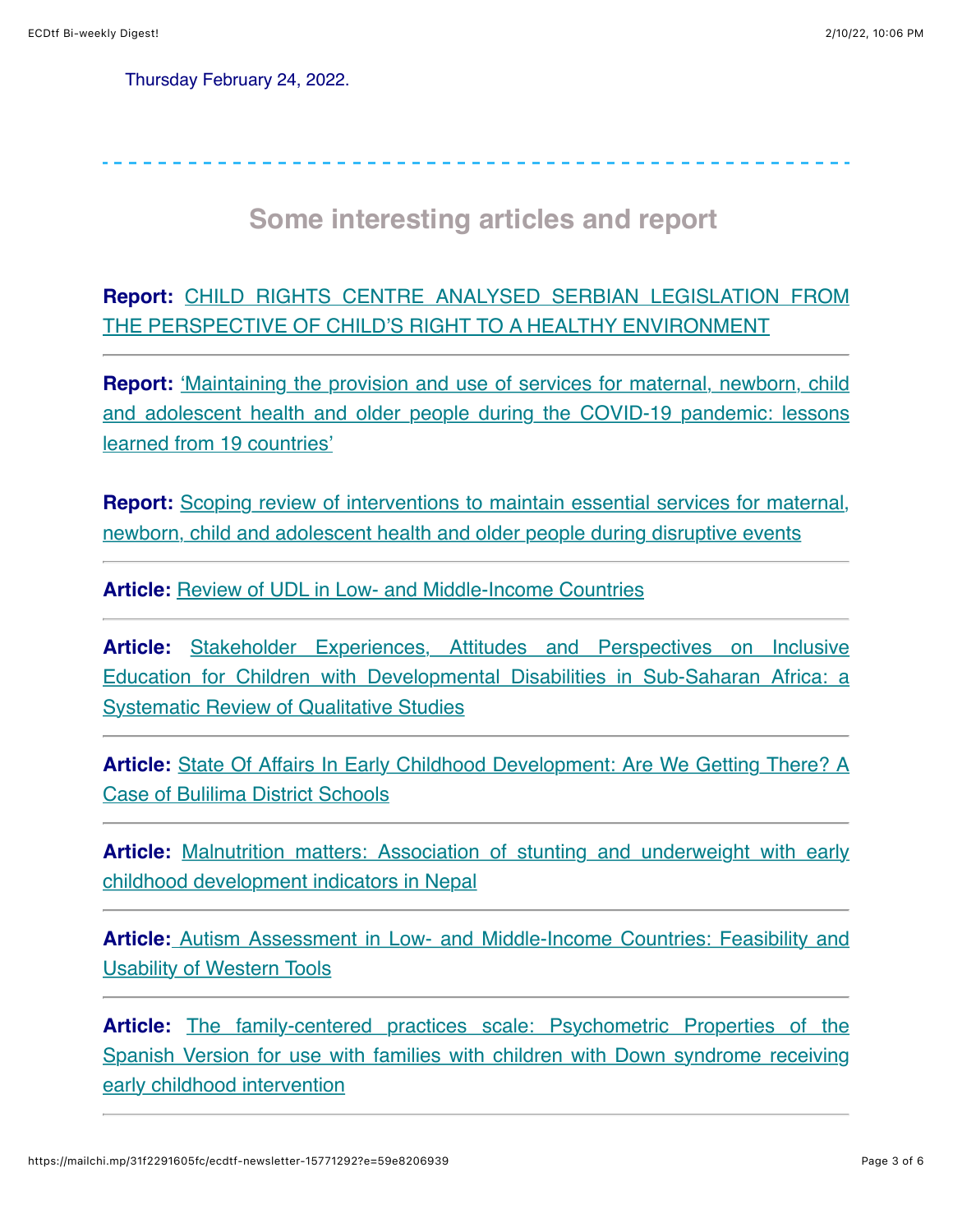**Working paper:** Improving Early Childhood Development Outcomes in Times of COVID-19: Experimental Evidence on Parental Networks and SMS Messages

 **RESOURCES** 

**Article**: [Problem behaviour in children is not always a mental disorder](https://thesector.com.au/2021/12/20/problem-behaviour-in-children-is-not-always-a-mental-disorder/?fbclid=IwAR1n_cCPxYvnXm2wpSDcJ8zk6nldQuFxVsWqzxukoRV06Xr-ovPBslhkp2Y)

Article: **[Parenting is different in different cultures](https://childandfamilyblog.com/cultural-parenting-child-development/)** 

**Recording**[: Power of Play: Evidence on Playful Early Learning in Bangladesh and](https://www.youtube.com/watch?v=YazFOXPZlbM) BRAC's PlayBook Launch

**Recording**: [Maintaining essential MNCH services during the COVID-19 pandemic](https://www.qualityofcarenetwork.org/webinars/series-6-webinar-3-maintaining-essential-mnch-services-during-covid-19-pandemic)

**Article**: [Liberia: A safe school environment welcomes children back to school](https://www.globalpartnership.org/blog/liberia-safe-school-environment-welcomes-children-back-school)

**Article**: [Cold Weather Outdoor Play Boosts Immune System!](https://www.med.upenn.edu/antibiotics/newsletters/2017_5.1_January.pdf)

**Article**[: Mitigating the Effects of Pandemic on Early Child Care and Education](https://www.nationalacademies.org/news/2022/01/mitigating-the-effects-of-pandemic-on-early-child-care-and-education-providers-new-consultation?utm_source=NASEM+News+and+Publications&utm_campaign=d7d99462b5-NAP_mail_new_2022_01_18&utm_medium=email&utm_term=0_96101de015-d7d99462b5-111515154&goal=0_96101de015-d7d99462b5-111515154&mc_cid=d7d99462b5&mc_eid=b8d72be06b) Providers — New Consultation

**Article**[: Engaging girls and young women with disabilities across Southern spaces](https://carleton.ca/ddsc/engage/) (ENGAGE)

**Article:** [Setting Up a Disability-Inclusive Curriculum](https://www.edutopia.org/article/setting-disability-inclusive-curriculum?utm_content=linkpos5&utm_medium=email&utm_campaign=weekly-2022-01-26-A&utm_source=edu-newsletter)

**Report:** [Multisectoral Approaches to Nurturing Care Programmes: A case study of](https://ecdan.org/assets/multisectoral-approaches-to-nurturing-care-programs.pdf) opportunities and challenges in Zambia

**Resource:** [Cycles of Exploitation: The links between children's institutions and](https://www.cyclesofexploitation.wearelumos.org/) human trafficking

**Resource:** [Practical Guide for the Establishment of Support for the Exercise of the](https://na01.safelinks.protection.outlook.com/?url=https%3A%2F%2Fwww.tacinterconnections.com%2Findex.php%2Fallnews%2Fpublications%2F3683-practical-guide-for-the-establishment-of-support-for-the-exercise-of-the-legal-capacity-of-persons-with-disabilities&data=04%7C01%7C%7C45b94cea5b9f41d1fafb08d9dbfd6b11%7C84df9e7fe9f640afb435aaaaaaaaaaaa%7C1%7C0%7C637782703754256308%7CUnknown%7CTWFpbGZsb3d8eyJWIjoiMC4wLjAwMDAiLCJQIjoiV2luMzIiLCJBTiI6Ik1haWwiLCJXVCI6Mn0%3D%7C3000&sdata=dvJhrXeOEDBg9QxAPHVNXVqoPIbwI0Nm%2BSD%2BgpzzyYI%3D&reserved=0)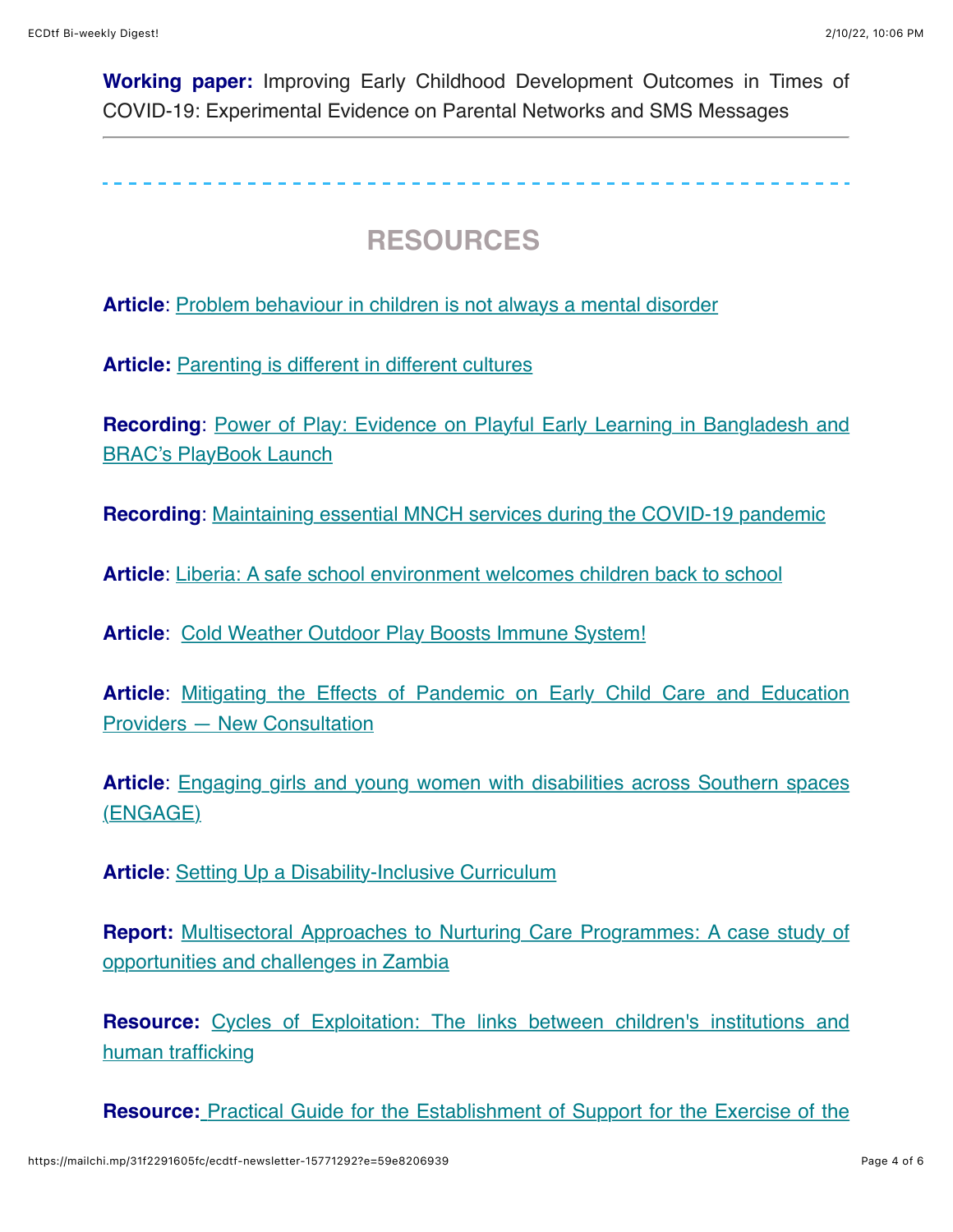[Legal Capacity of Persons with Disabilities](https://na01.safelinks.protection.outlook.com/?url=https%3A%2F%2Fwww.tacinterconnections.com%2Findex.php%2Fallnews%2Fpublications%2F3683-practical-guide-for-the-establishment-of-support-for-the-exercise-of-the-legal-capacity-of-persons-with-disabilities&data=04%7C01%7C%7C45b94cea5b9f41d1fafb08d9dbfd6b11%7C84df9e7fe9f640afb435aaaaaaaaaaaa%7C1%7C0%7C637782703754256308%7CUnknown%7CTWFpbGZsb3d8eyJWIjoiMC4wLjAwMDAiLCJQIjoiV2luMzIiLCJBTiI6Ik1haWwiLCJXVCI6Mn0%3D%7C3000&sdata=dvJhrXeOEDBg9QxAPHVNXVqoPIbwI0Nm%2BSD%2BgpzzyYI%3D&reserved=0)

**Resource:** *[Struggles with Self-Regulation? Try These 7 Rhythm and Music](https://earlychildhood.qld.gov.au/news/educators/struggles-with-self-regulation) Activitie[s.](https://earlychildhood.qld.gov.au/news/educators/struggles-with-self-regulation)*

**Resource**: [mobile parenting app Bebbo](https://www.unicef.org/eca/Bebbo-parenting-app)

**Resource:** Ending corporal punishment in the early years of childhood: an essential right and need of every young child

**Resource:** Preventing a lost decade Urgent action to reverse the devastating impact of COVID-19 on children and young people

## **Call to Action**

**Call to action: [Global Partnership Strategy for Early Childhood](https://mailchi.mp/f2931d8504dd/unesco_gps4ec)**

*Copyright © \*2019\* \*ECDtf\*, All rights reserved.*

**Our mailing address is:** ecdtf@googlegroups.com

Want to change how you receive these emails? You can [update your preferences](https://hotmail.us20.list-manage.com/profile?u=fdbb07179dc5a2d4ccfab37d9&id=3def6e1601&e=59e8206939) or [unsubscribe from this list.](https://hotmail.us20.list-manage.com/unsubscribe?u=fdbb07179dc5a2d4ccfab37d9&id=3def6e1601&e=59e8206939&c=a88e0a3912)

This email was sent to [k\\_diehl@hotmail.com](mailto:k_diehl@hotmail.com)